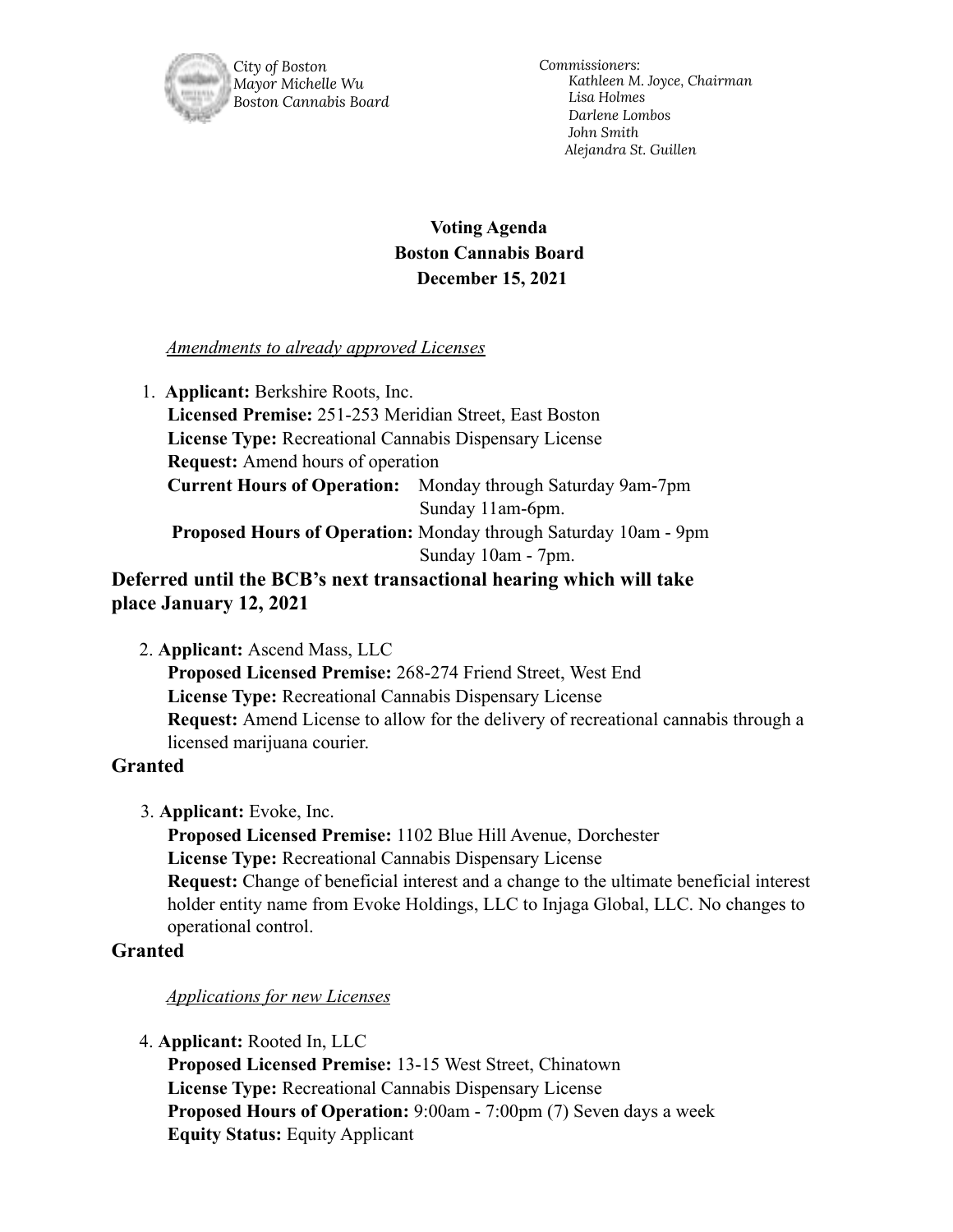**Date of Initial Application:** September 10, 2020 **Date of Filing with Inspectional Services Department:** August 20, 2021 **Date of Community Meeting:** August 19, 2021 **THERE IS A BUFFER ZONE CONFLICT**

**Deferred to give Applicant time to continue their work and conversations with stakeholders; specifically with Bridge Over Troubled Water. The earliest the Applicant can return to the BCB is February 2022.**

5. **Applicant:** Apothca, Inc.

**Proposed Licensed Premise:** 54A Hyde Park Avenue, Jamaica Plain **License Type:** Co-located Medical and Recreational Cannabis Dispensary License **Proposed Hours of Operation:** 9:00am - 8:00pm (7) Seven Days a week **Equity Status:** Non-Equity Applicant **Date of Initial Application:** September 23, 2020 **Date of Filing with Inspectional Services Department:** January 21, 2021 **Date of Community Meeting:** July 2, 2021

#### **Granted**

6. **Applicant:** Zip Run, Inc.

**Proposed Licensed Premise:** 1170 William T. Morrissey Blvd, Dorchester **License Type:** Co-located Marijuana Courier and Delivery Operator License **Proposed Hours of Operation:** 10:00am - 9:00pm (7) Seven Days a week **Equity Status:** Equity Applicant **Date of Initial Application:** June 2, 2021 **Date of Filing with Inspectional Services Department:** July 30, 2021

**Date of Community Meeting:** September 27, 2021

### **Granted**

7. **Applicant:** Natural Oasis, LLC

**Proposed Licensed Premise:** 345A-359 Washington Street, Brighton **License Type:** Recreational Cannabis Dispensary License **Proposed Hours of Operation:** Monday through Saturday 9:00am –10:00pm Sunday 10:00am -9:00pm

**Equity Status:** Non**-**Equity Applicant

**Date of Initial Application:** September 9, 2021 **Date of Filing with Inspectional Services Department:** November 1, 2020 **Date of Community Meeting:** February 25, 2021 **THERE IS A BUFFER ZONE CONFLICT**

**Rejected with Prejudice**

8. **Applicant:** Green Stratus Corporation **Proposed Licensed Premise:** 558-560 Dorchester Ave, South Boston **License Type:** Recreational Cannabis Dispensary License **Proposed Hours of Operation:** Monday through Saturday 10:00am – 9:00pm Sunday 10:00am – 8:00pm

**Equity Status:** Non**-**Equity Applicant